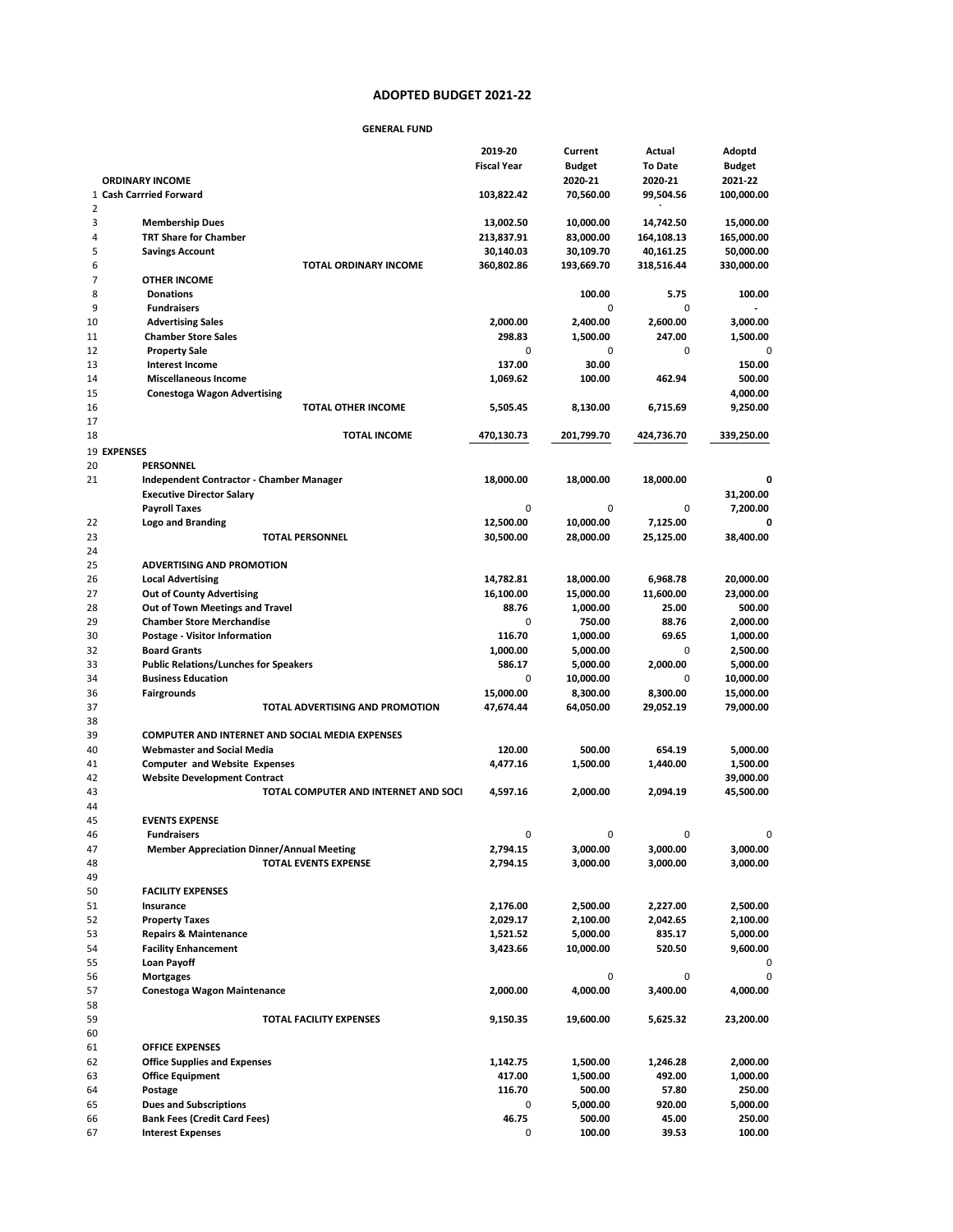| 67  |                                             | <b>TOTAL OFFICE EXPENSES</b> | 1,723.20                             | 9,100.00   | 2,800.61   | 8,600.00   |
|-----|---------------------------------------------|------------------------------|--------------------------------------|------------|------------|------------|
| 68  |                                             |                              |                                      |            |            |            |
| 69  | <b>UTILITIES</b>                            |                              |                                      |            |            |            |
| 70  | Electricity                                 |                              | 1,432.72                             | 1,700.00   | 1,227.24   | 1,700.00   |
| 71  | Garbage                                     |                              | 178.00                               | 225.00     | 186.70     | 225.00     |
| 72  | <b>Heating Oil</b>                          |                              | 669.13                               | 1,200.00   | 785.00     | 1,200.00   |
| 73  | Water & Sewer                               |                              | 1,725.63                             | 2,500.00   | 1,830.59   | 3,000.00   |
| 74  | <b>Telephone &amp; Internet</b>             |                              | 0                                    | 2,000.00   | 1,909.86   | 2,500.00   |
| 75  |                                             | <b>TOTAL UTILITIES</b>       | 4,005.48                             | 7,625.00   | 5,939.39   | 8,625.00   |
| 76  |                                             |                              |                                      |            |            |            |
| 77  | <b>Professional Fees</b>                    |                              | 0                                    | 1,500.00   | 4,000.00   | 5,000.00   |
| 78  |                                             |                              |                                      |            |            |            |
| 79  | <b>Business Enhancement Program</b>         |                              | 0                                    | 30,000.00  | 21,167.77  | 30,000.00  |
| 80  | <b>Community Sponsorships</b>               |                              | 3,095.00                             | 10,000.00  | 3,000.00   | 10,000.00  |
| 81  | <b>Board Education</b>                      |                              | 0                                    | 3,500.00   | 0          | 1,000.00   |
| 82  |                                             |                              |                                      |            |            | 41,000.00  |
| 83  | <b>TRANSFERS</b>                            |                              |                                      |            |            |            |
| 84  | <b>Transfer to Transient Room Tax Grant</b> |                              |                                      | 19,713.00  | 38,975.68  | 39,187.50  |
| 85  | <b>Transfer to Savings</b>                  |                              | 10,000.00                            | 10,000.00  | 10,000.00  | 10,000.00  |
| 86  |                                             | <b>TOTAL TRANSFERS</b>       |                                      | 19,713.00  | 38,975.68  | 49,187.50  |
| 87  |                                             |                              |                                      |            |            |            |
| 88  | Contingency                                 |                              |                                      | 18,811.70  | 124,846.61 | 29,737.50  |
| 89  |                                             |                              |                                      |            |            |            |
| 90  |                                             | <b>TOTAL EXPENSES</b>        |                                      | 201,799.70 | 307,834.61 | 331,250.00 |
| 91  |                                             |                              |                                      |            |            |            |
| 92  |                                             |                              |                                      |            |            |            |
| 93  |                                             |                              | <b>TRANSIENT ROOM TAX GRANT FUND</b> |            |            |            |
| 94  |                                             |                              |                                      |            |            |            |
| 95  | <b>INCOME</b>                               |                              |                                      |            |            |            |
| 96  | Cash Carried Forward                        |                              | 18,790.02                            | 20,869.34  | 25,809.60  | 46,830.17  |
| 97  | <b>Transfer from TRT Fund</b>               |                              | 38,469.58                            | 19,713.00  | 38,469.58  | 38,469.58  |
| 98  |                                             | <b>Total Income</b>          | 57,259.60                            | 40,582.34  | 64,279.18  | 85,299.75  |
| 99  |                                             |                              |                                      |            |            |            |
| 100 | <b>EXPENSES</b>                             |                              |                                      |            |            |            |
| 101 | <b>Grants Awarded</b>                       | <b>Grants Awarded</b>        | 26,275.00                            | 18,000.00  | 21,000.00  | 30,000.00  |
| 102 |                                             | <b>Total Expenses</b>        | 26,275.00                            | 18,000.00  | 21,000.00  | 30,000.00  |
| 103 |                                             |                              |                                      |            |            |            |
| 104 |                                             | <b>Balance in Fund</b>       | 30,984.60                            | 22,582.34  | 43,279.18  | 55,299.75  |
| 105 |                                             |                              |                                      |            |            |            |
| 106 |                                             |                              | <b>GRANT COUNTY GREENBACKS FUND</b>  |            |            |            |
| 107 | <b>INCOME</b>                               |                              |                                      |            |            |            |
| 108 | Cash Carried Forward                        |                              | 2,436.78                             | 11,327.75  | 13,888.25  | 27,800.00  |
| 109 | Greenbacks Purchased                        |                              | 18,280.00                            | 10,000.00  | 34,923.24  | 10,000.00  |
| 110 |                                             |                              |                                      |            | 48,811.49  | 37,800.00  |
| 111 | <b>EXPENSES</b>                             |                              |                                      |            |            |            |
| 112 | Greenbacks Redeemed                         |                              | 8,605.00                             | 11,000.00  | 21,007.25  | 11,000.00  |
| 113 |                                             |                              |                                      |            |            |            |
| 114 |                                             |                              |                                      |            |            |            |
| 115 |                                             | <b>Balance in Fund</b>       | 12,111.78                            | 10,327.75  | 27,804.24  | 26,800.00  |
|     |                                             |                              |                                      |            |            |            |